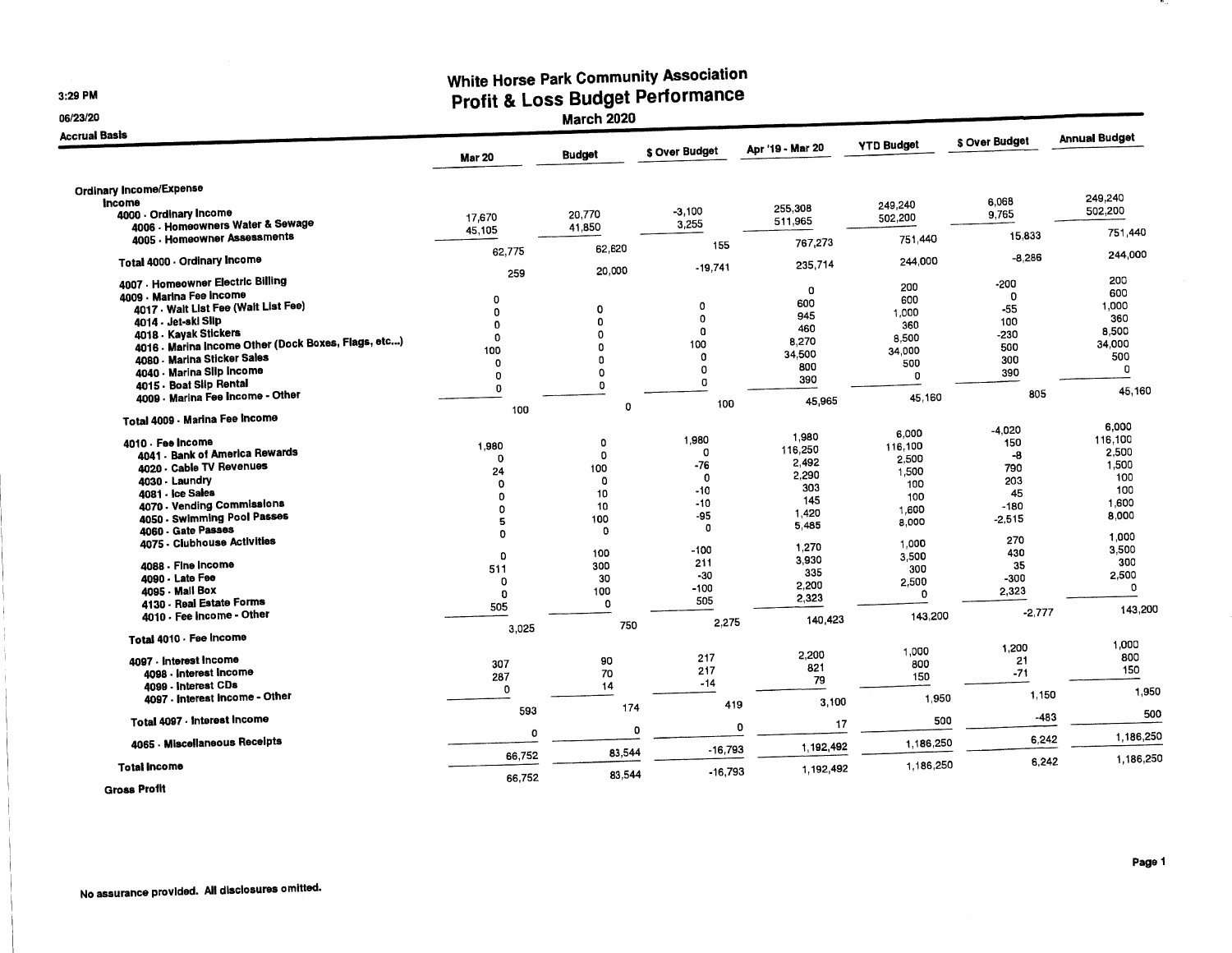**3:29 PM** 

**06/23/20** 

**Accrual Basis** 

## **White Horse** *Park* **Community Association Profit & Loss Budget Performance**

**March 2020** 

|                                        | <b>Mar 20</b> | <b>Budget</b> | \$ Over Budget | Apr '19 - Mar 20 | <b>YTD Budget</b> | \$ Over Budget | <b>Annual Budget</b> |
|----------------------------------------|---------------|---------------|----------------|------------------|-------------------|----------------|----------------------|
| <b>Expense</b>                         |               |               |                |                  |                   |                |                      |
| 6169 Equipment Expense                 |               |               |                |                  |                   |                |                      |
| 6172 Equipment Purchase                | $-3.534$      | 50            | $-3,584$       | 3,262            | 500               | 2,762          | 500                  |
| 6330 - Equipment Repairs               | 0             | 100           | $-100$         | 128              | 1,000             | $-872$         | 1,000                |
| 6171 - Equipment Gas                   | 0             | 40            | $-40$          | 376              | 400               | $-24$          | 400                  |
| 6170 - Equipment Rental                | 0             | 50            | $-50$          | 56               | 500               | -444           | 500                  |
| Total 6169 - Equipment Expense         | $-3,534$      | 240           | $-3,774$       | 3,821            | 2,400             | 1,421          | 2,400                |
| 6000 Operations                        |               |               |                |                  |                   |                |                      |
| 6320 - Computer Repairs                | $\mathbf 0$   | 50            | $-50$          | 1,313            | 500               | 813            | 500                  |
| 6230 - Licenses and Permits            | 0             | 50            | -50            | 0                | 500               | $-500$         | 500                  |
| 6260 - Printing and Reproduction       | 537           | 300           | 237            | 5.562            | 3.500             | 2.062          | 3,500                |
| 6160 - Dues and Subscriptions          | 393           | 100           | 293            | 3.254            | 1,000             | 2.254          | 1,000                |
| 6350 - Drug and Alcohol Testing        | $\mathbf 0$   |               |                | 0                | 100               | $-100$         | 100                  |
| 6250 - Postage and Delivery            | 266           | 250           | 16             | 3.590            | 3,000             | 590            | 3,000                |
| 6340 - Telephone                       | 461           | 375           | 86             | 4,403            | 4,500             | $-97$          | 4,500                |
| 6105 - Advertising                     | $\mathbf 0$   |               |                | 0                | 200               | $-200$         | 200                  |
| Total 6000 Operations                  | 1,656         | 1,125         | 531            | 18,121           | 13,300            | 4,821          | 13,300               |
| 6109 - Automobile Expenses             |               |               |                |                  |                   |                |                      |
| 6113 - Auto Registration               | 0             | $\circ$       | 0              | 104              | 250               | $-146$         | 250                  |
| 6111 - Automobile Gas                  | 130           | 200           | $-70$          | 1,770            | 2,500             | $-730$         | 2,500                |
| 6110 - Repairs & Maintenance           | 0             | 100           | $-100$         | 1,467            | 1,000             | 467            | 1,000                |
| Total 6109 - Automobile Expenses       | 130           | 300           | $-170$         | 3,341            | 3,750             | $-409$         | 3,750                |
| 6115 · Bad Debt                        | 20,155        | 0             | 20.155         | 20.455           | 0                 | 20,455         | 0                    |
| 6120 - Bank Service Charges            | 0             | 0             | $\Omega$       | 243              | 0                 | 243            | 0                    |
| 6122 - Bank deposit correction expense | 0             | 0             | $\Omega$       | 135              | $\mathbf{0}$      | 135            | n                    |
| 6240 Miscellaneous                     | 1,882         | 100           | 1,782          | 8.105            | 1,000             | 7,105          | 1,000                |
| 6270 - Professional Fees               |               |               |                |                  |                   |                |                      |
| 6290 - Other Professional              | 1.122         | 0             | 1.122          | 17.889           | 500               | 17.389         | 500                  |
| 6280 - Legal Fees                      | 4,500         | $\Omega$      | 4.500          | 23.699           | 500               | 23.199         | 500                  |
| 6565 - Accounting                      | 1,950         | 415           | 1,535          | 9,725            | 5,000             | 4,725          | 5,000                |
| <b>Total 6270 - Professional Fees</b>  | 7,572         | 415           | 7,157          | 51,313           | 6,000             | 45.313         | 6,000                |
| 6300 - Repairs                         |               |               |                |                  |                   |                |                      |
| 6331 - Boat Yard                       | $\Omega$      |               |                | 0                | 2,000             | $-2,000$       | 2,000                |
| 6326 - Water and Sewer                 | 443           | 750           | -307           | 8.738            | 9,000             | -262           | 9.000                |
| 6310 - Building Repairs                | 335           | 100           | 235            | 3.779            | 1.000             | 2.779          | 1.000                |
| 6315 - Grounds - Repairs               | 8,740         | 400           | 8,340          | 16,604           | 4,000             | 12,604         | 4,000                |
| 6317 - Electrical - Repairs            | $\mathbf 0$   | 400           | $-400$         | 7.237            | 4,000             | 3,237          | 4,000                |
| 6325 - Pool repairs                    | 0             | $\mathbf 0$   | 0              | 649              | 500               | 149            | 500                  |
| Total 6300 - Repairs                   | 9,518         | 1,650         | 7,868          | 37,006           | 20,500            | 16,506         | 20,500               |
| 6359 - Clubhouse                       | 0             | 0             | 0              | 4,870            | 8,000             | $-3.130$       | 8,000                |
| 6329 - Waterfront                      |               |               |                |                  |                   |                |                      |
| 6332 - Marina Repairs                  | 1,734         | 0             | 1,734          | 2.303            | 500               | 1,803          | 500                  |
| 6333 - Marina expenses                 | $-4,345$      | $\mathbf 0$   | -4,345         | 2,040            | 1,000             | 1,040          | 1,000                |
| Total 6329 - Waterfront                | $-2.611$      | $\mathbf{o}$  | $-2,611$       | 4,344            | 1,500             | 2,844          | 1,500                |